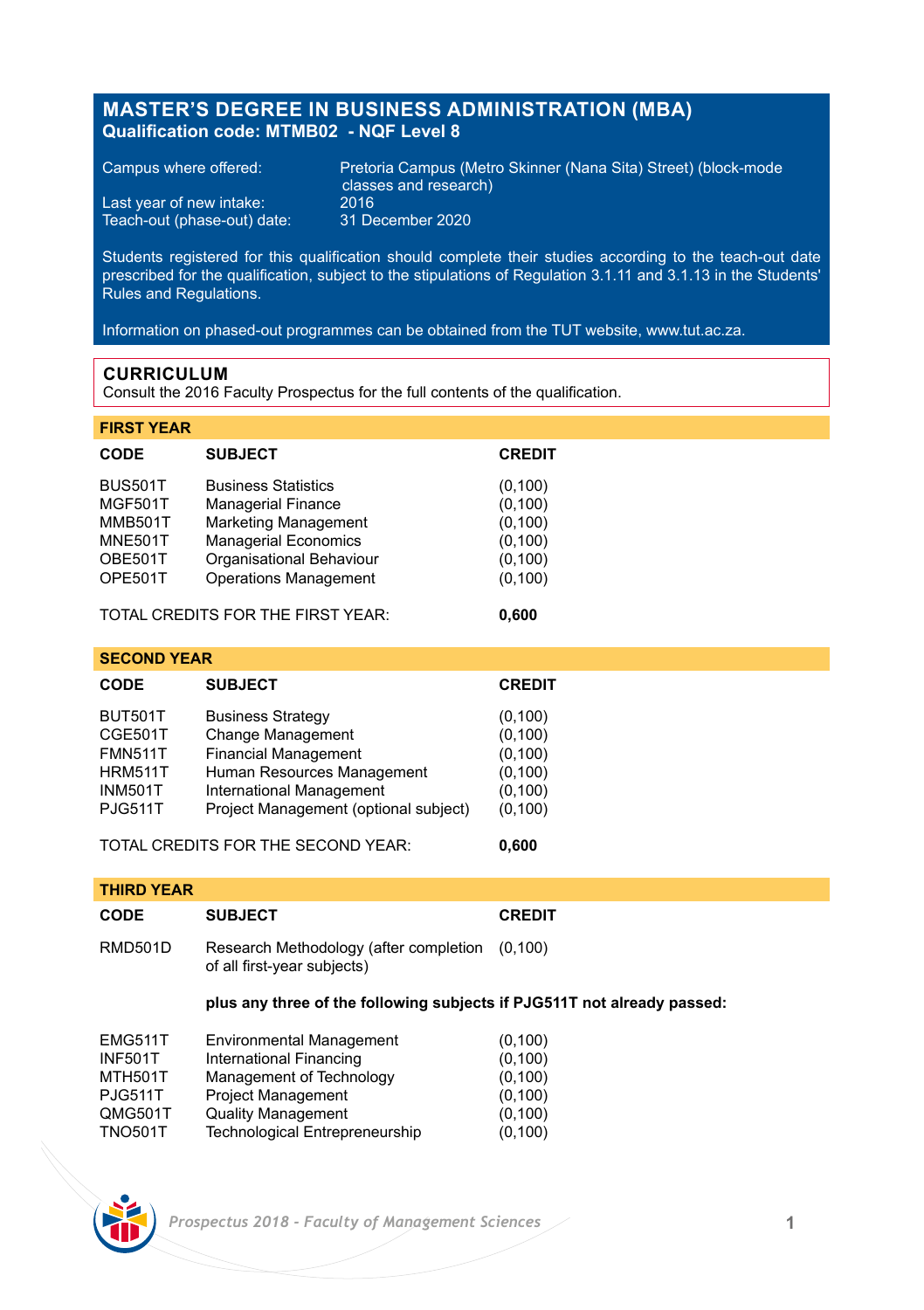**Students will only be allowed to register for the following on completion of all theoretical subjects and after a project proposal has been approved.**

| DIS500T<br>DIS500R                | Research Dissertation (year subject)<br>Research Dissertation (re-registration)<br>(year subject) | (0,500)<br>(0,000) |
|-----------------------------------|---------------------------------------------------------------------------------------------------|--------------------|
| TOTAL CREDITS FOR THE THIRD YEAR: | 0.800                                                                                             |                    |
|                                   | TOTAL CREDITS FOR THE QUALIFICATION:                                                              | 2.000              |

## **SUBJECT/MODULE INFORMATION (OVERVIEW OF SYLLABUS)**

The syllabus content is subject to change to accommodate industry changes. Please note that a more detailed syllabus is available at the Department or in the study guide that is applicable to a particular subject/module. On 13 September 2017, the syllabus content was defined as follows:

## **B**

### **BUSINESS STATISTICS (BUS501T) 1 X 4-HOUR PAPER (OPEN BOOK)** *(Subject custodian: Business School)*

Quantitative methods of data analysis such as descriptive statistics, graphical methods for raw and grouped data, one-sample and two-sample tests and confidence intervals, probability theory and distributions, Pearson's chi-square tests of association, simple and multiple linear regression and correlation analysis, binary logistic regression analysis, the one-way analysis of variance, index numbers, financial calculations, and time series analysis will be introduced. Where possible, practical demonstrations will be provided as part of theoretical lessons with the statistical packages Excel, SPSS and STATA. (Total tuition time: ± 36 hours)

## **BUSINESS STRATEGY (BUT501T) 1 X 4-HOUR PAPER (OPEN BOOK)**

## *(Subject custodian: Business School)*

Overview of management principles, nature and value of strategic management, the strategic management process, defining the business, analysis of external environment, industry and competitive analysis, internal analysis and company profiles, generic business strategies and industrial environments, strategic analysis and choice. (Total tuition time: ± 36 hours)

## **C**

## **CHANGE MANAGEMENT (CGE501T) 1 X 4-HOUR PAPER (OPEN BOOK)**

*(Subject custodian: Business School)*

Application of management principles, business information, the latest technologies, software applications, problem-solving and decision-making, data warehousing, information systems and e-commerce. (Total tuition time: ± 36 hours)

## **E**

## **ENVIRONMENTAL MANAGEMENT (EMG511T) 1 X 4-HOUR PAPER (OPEN BOOK)**

## *(Subject custodian: Business School)*

Introduction to environmental management; Environmental legislation; ISO14000; Environmental Impassessment; risk assessment; cleaner production; environmental auditing; responsible care; Environmental training and awareness; and Environmental ethics. (Total tuition time: ± 36 hours)

## **F**

### **FINANCIAL MANAGEMENT (FMN511T) 1 X 4-HOUR PAPER (OPEN BOOK)** *(Subject custodian: Business School)*

South African taxation system, time value of money, financial statement analysis and interpretation, working capital management, investment in capital projects, financing decisions, dividend decisions, business valuation, mergers and take-overs. (Total tuition time: ± 36 hours)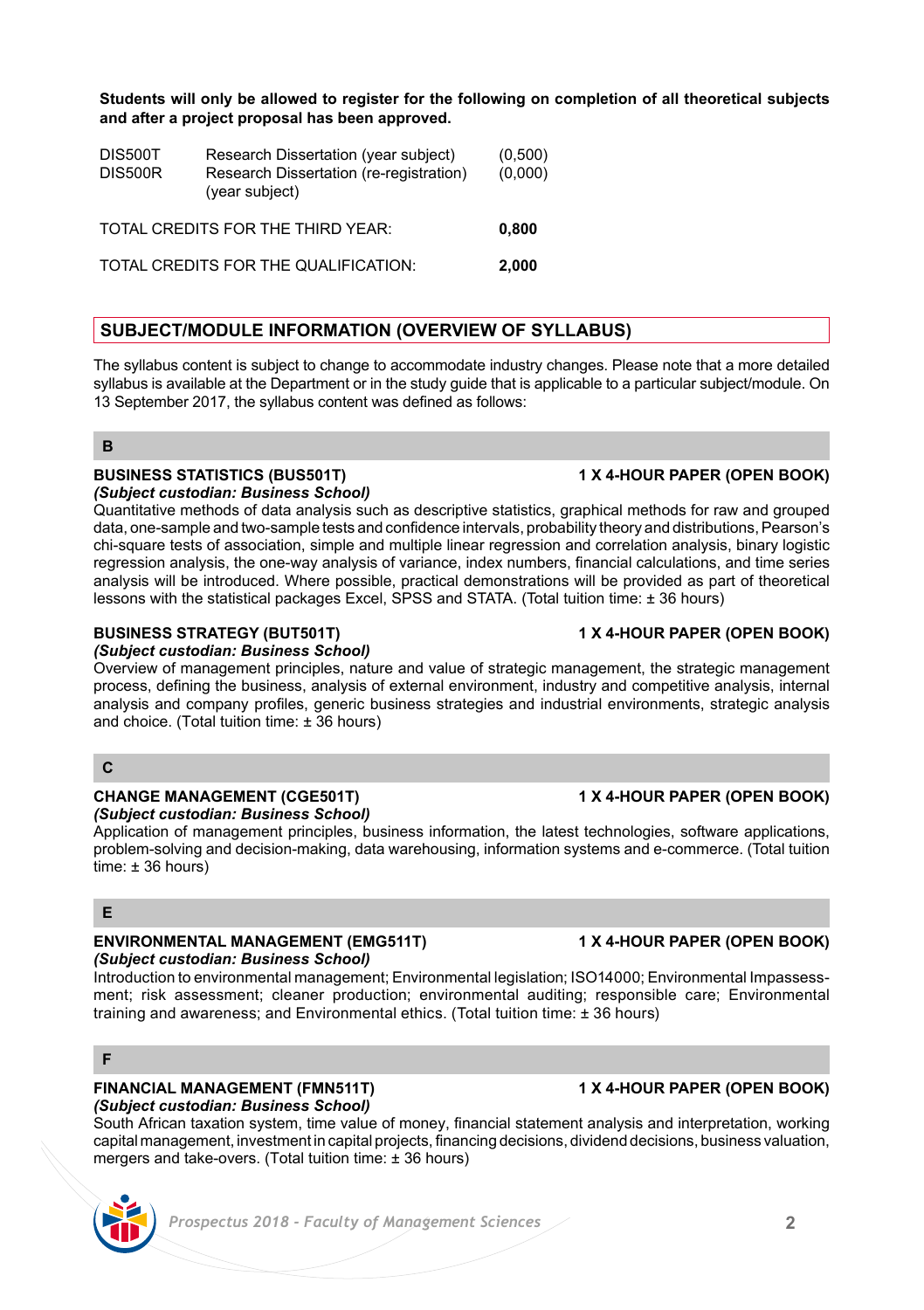## **H**

### **HUMAN RESOURCES MANAGEMENT (HRM511T) 1 X 4-HOUR PAPER (OPEN BOOK)** *(Subject custodian: Business School)*

Introduction to human resource management strategy, environmental issues, affirmative action, human resource development, productivity, creating a strategic organisation, creating a learning organisation. Human resource development and training, strategic industrial relations management, key success factors and measures, implementation of strategies, performance management. (Total tuition time: ± 36 hours)

### **I**

### **INTERNATIONAL FINANCING (INF501T) 1 X 4-HOUR PAPER (OPEN BOOK)** *(Subject custodian: Business School)*

Overview and structure, harmonisation of financial reporting, international financial systems, spot planning and forward planning, trade finance, forex risk management, international trade and investment, structuring offshore operations, joint ventures, accounting and tax perspectives, evaluation of direct overseas investment opportunities, financial management of multinationals. (Total tuition time: ± 36 hours)

## **INTERNATIONAL MANAGEMENT (INM501T) 1 X 4-HOUR PAPER**

## *(Subject custodian: Business School)*

Differences between countries, international trade, foreign direct investment, economic integration, global monetary systems, international strategy and structure, multinationals and global alliances, importing, exporting and international marketing, global human resource management and global financial management. (Total tuition time: ± 36 hours)

## **M**

### **MANAGEMENT OF TECHNOLOGY (MTH501T) 1 X 4-HOUR PAPER (OPEN BOOK)** *(Subject custodian: Business School)*

Introduction to the management of technology, managing technology, technology strategy, innovation and creativity, technology planning and project management, research and development, transfer of technology, entrepreneurship, information management, international trends. (Total tuition time: ± 36 hours)

## **MANAGERIAL ECONOMICS (MNE501T) 1 X 4-HOUR PAPER (OPEN BOOK)**

*(Subject custodian: Business School)*

Economic model of the firm, revenue and demand analysis, elasticity, production cost and analysis, estimation demand and cost, profitability analysis, profit maximisation, market structure and competition, pricing strategies, decision and risk analysis. (Total tuition time: ± 36 hours)

## **MANAGERIAL FINANCE (MGF501T) 1 X 4-HOUR PAPER (OPEN BOOK)**

*(Subject custodian: Business School)*

Objectives of managerial finance, cost analysis and behaviour patterns, costing systems and cost allocation, budget planning and control, decision-making, performance budget planning and control, performance appraisal through statement analysis, activity-based accounting, strategic management accounting and control. (Total tuition time: ± 36 hours)

## **MARKETING MANAGEMENT (MMB501T) 1 X 4-HOUR PAPER (OPEN BOOK)**

### *(Subject custodian: Business School)*

Overview, market segmentation, market information and research, product strategy, pricing strategy, distribution strategy, sales and selling, promotion strategy, planning and strategies. (Total tuition time: ± 36 hours)

## **O**

### **OPERATIONS MANAGEMENT (OPE501T) 1 X 4-HOUR PAPER (OPEN BOOK)**  *(Subject custodian: Business School)*

External environment and stakeholders, the logistics concept, strategic approaches to logistics, operations and material flow, elements of a supply chain, inbound logistics, production requirements through purchasing, the production system, design and productivity, production planning and control, the impof inventory on production, inventory management, outbound logistics, operations management in service industries. (Total tuition time: ± 36 hours)



# *Prospectus 2018 - Faculty of Management Sciences* **3**